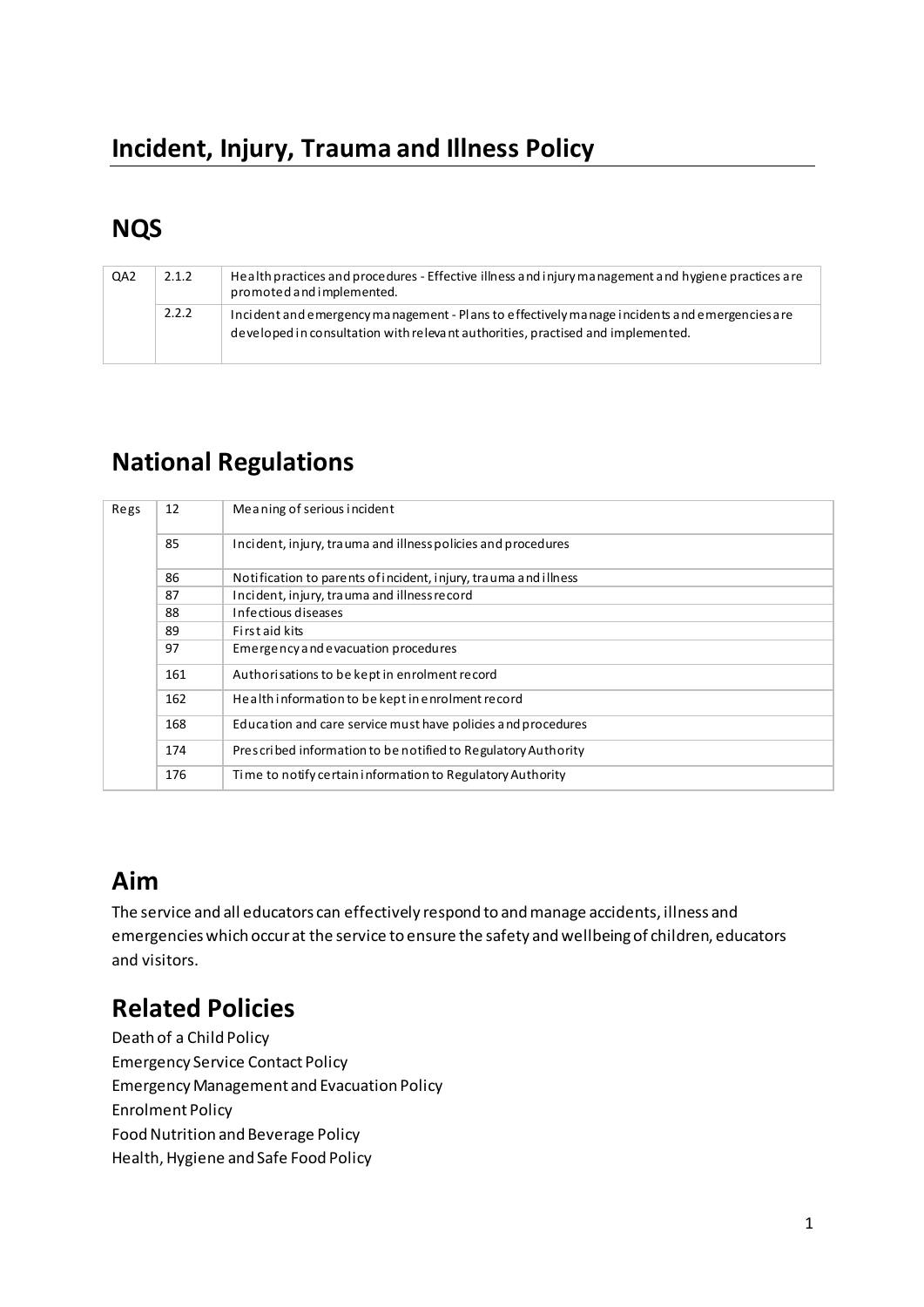# **Implementation**

This policy and related policies and procedures at the service will be followed by nominated supervisors and educators of, and volunteers at, the service in the event that a child -

- (a) is injured or
- (b) becomes ill or
- (c) suffers a trauma or
- (d) is involved in an incident at the service

The Approved Provider/Nominated Supervisor will ensure that:

- a parent of a child is notified as soon as possible, preferably on the same day, and no later than 24 hours of the injury, illness, trauma or incident
- an Incident, Injury, Trauma and Illness Record is completed without delay
- the regulatory authority is notified within 24 hours of any serious incident (see heading 'Notification of serious incidents')
- the regulatory authority is notified within 24 hours of any serious complaint about the health, safety and welfare of a child, that regulations have been breached , children are being cared for in an emergency or incidents that require service to close or reduce attendance
- the regulatory authority is notified within 7 days of circumstances that pose a risk to the health, safety and wellbeing of a child
- at least one first aid qualified educator (with asthma and anaphylaxis training) is present at all times at the service
- first aid qualifications (including anaphylaxis and asthma management training) are current and updated at least every 3 years
- all components of first aid qualifications are current if some require an earlier revision (eg CPR)
- first aid qualified educators never exceed their qualifications and competence when administering first aid

The Nominated Supervisor will also diarise to ensure the contents of first aid kits and their location are reviewed at least annually and after every use. Audits will ensure each Kit has the required quantities, items are within their expiry dates and sterile products are sealed. Consideration will also be given to whether the contents suit the injuries that have occurred, based on our incident, injury, trauma and illness records and action taken to obtain additional resources if required.

During our induction process for new educators and staff the Nominated Supervisor or delegated staff member will:

- advise which (other) educators and staff have first aid qualifications
- $\bullet$  the location of the first aid kit(s)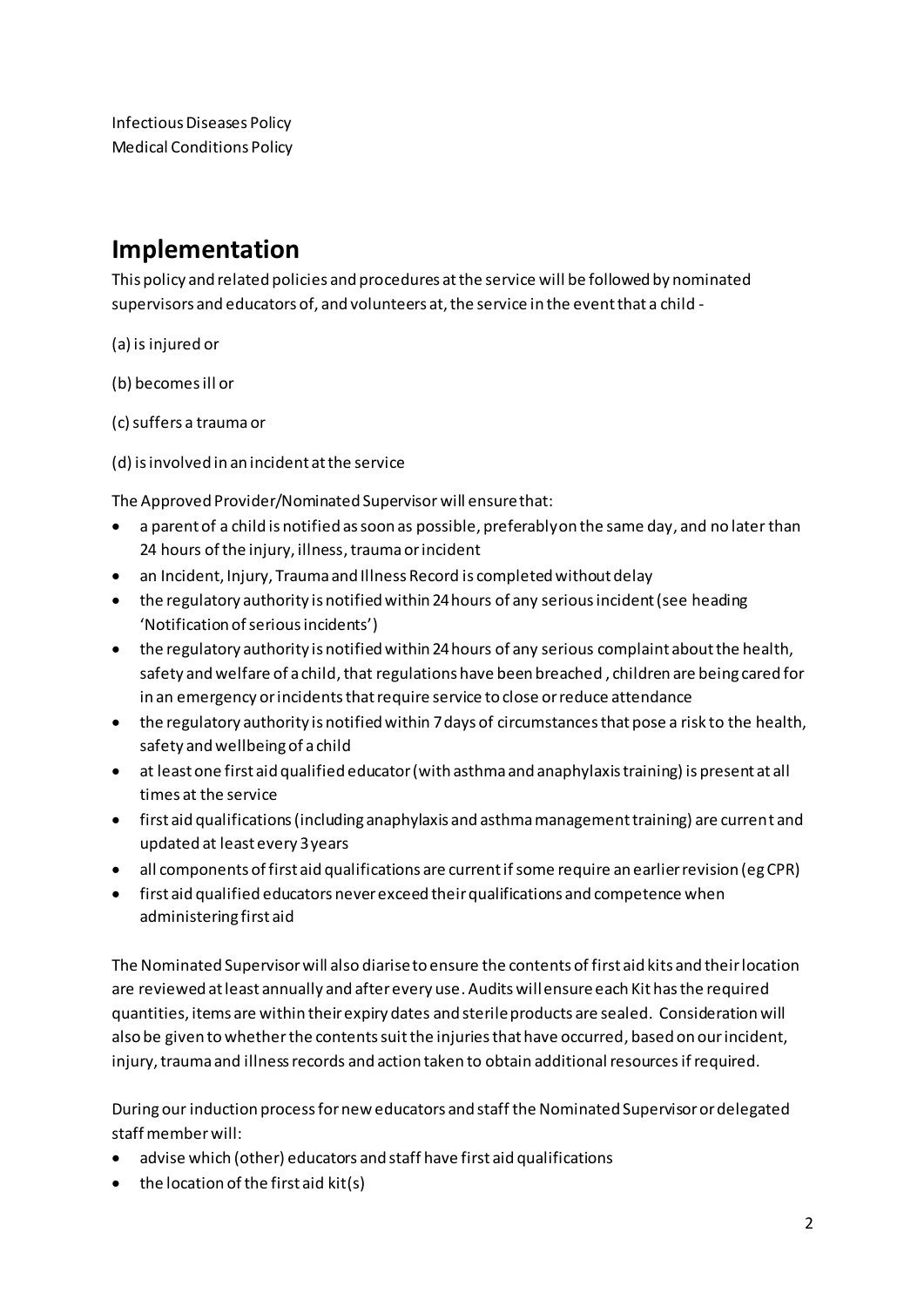• obtain information about any medical needs the new employee may have that could require specialist first aid during an incident or medical emergency. This information will only be shared with the employee's consent or in order to meet our duty of care to the employee.

The Centre Manager will review the following matters in consultation with employees (eg at staff meetings) where appropriate, at least annually or when there are staff changes:

- our first aid procedure
- $\bullet$  the location of our first aid kit(s)
- the nature of incidents occurring at the service

If children are injured or become ill at the service, educators or staff members will request parents or authorised nominees to collect children within one hour of the request.

# **Administration of First Aid**

If there is an accident, illness or injury requiring first aid an educator with a current first aid qualification will:

- assess any further danger to the child, other children and any adults present and take steps to remove or mitigate the danger
- respond to the injury, illness or trauma needs of the child or adult in accordance with their current first aid, asthma and anaphylaxis training, and in accordance with the child's medical management plan and risk minimisation plan if relevant . As part of first aid response educator may if required:
	- o call an ambulance (or ask another staff member to call and co-ordinate the ambulance)
	- $\circ$  notify a parent or authorised nominee that the child requires medical attention from a medical practitioner
	- $\circ$  contact a parent or authorised nominee to collect the child from the service if required within 60 minutes
- notify the nominated supervisor and parents of the incident, illness or injury the same day that it occurs
- complete an Incident, Injury, Trauma and Illness Record without delay

The Nominated Supervisor and educators will supervise and care for children in the vicinity of the incident, illness or injury as appropriate.

# **First Aid Kit Guidelines**

First aid kits will be easily recognised and readily available where children are present at the service and during excursions. They will be suitably equipped having regard to the hazards at the service, past and potential injuries and size and location of the service.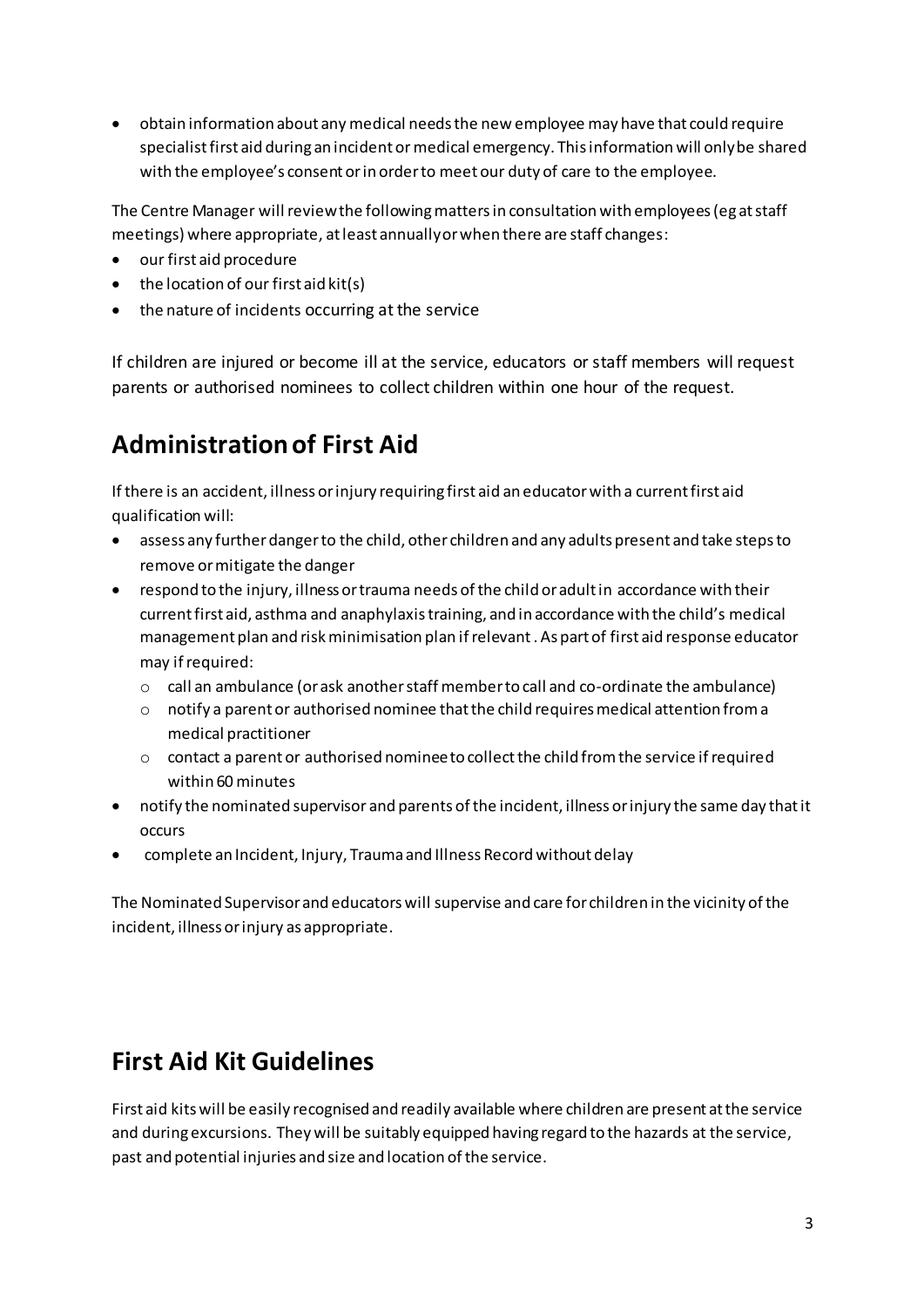We will use the checklist in the WA First Aid Facilities and Services Code of Practice or Safe Work Australia First Aid in the Workplace Code of Practice as a guide on what to include in our first aid kits, and tailor the contents as necessary to meet our service needs (Tab B).

We will display a well recognised, first aid sign which complies with AS 1319:1994 – Safety Signs for the Occupational Environment to assist in easily locating first aid kits.

## **Any First Aid kit at the service must -**

- not be locked
- not contain paracetamol (Panadol)
- have sufficient first aid resources for the number of employees and children
- have appropriate first aid resources for the immediate treatment of injuries at the service (including asthma and anaphylaxis)
- be accessible within two minutes of an incident (includes time required to access secure areas) and located where there is a risk of injury occurring if relevant
- be provided on each floor of a multi-level workplace
- be provided in each work vehicle
- be taken on excursions
- be constructed of resistant material, dustproof (can be sealed) and large enough to adequately store the required contents
- preferably be fitted with a carrying handle as well as internal compartments
- have a white cross on a green background with the words 'First Aid' prominently displayed on the outside
- contain a list of contents
- display emergency telephone numbers, and the phone number and location of the nearest first aid trained educators (including appropriate information for those employees who have mobile workplaces)
- display a photograph of the first aid trained educators along with contact details to assist in the identification process
- be maintained in proper condition and the contents replenished as necessary

# **Notification of serious incidents**

The Approved Provider or Nominated Supervisor will notify the regulatory authority using for[m SI01](http://acecqa.gov.au/application-forms/)  [Notification of Serious Incident](http://acecqa.gov.au/application-forms/) within 24 hours of any serious incident at our service (s. 174). If our service only becomes aware that the incident was serious afterwards, we will notify the regulatory authority within 24 hours of becoming aware that the incident was serious.

This includes any serious injury or trauma to, or illness of a child which a reasonable person would consider required urgent medical attention from a medical practitioner or for which the child attended, or ought reasonably to have attended, a hospital.

Serious injuries, traumas and illnesses include: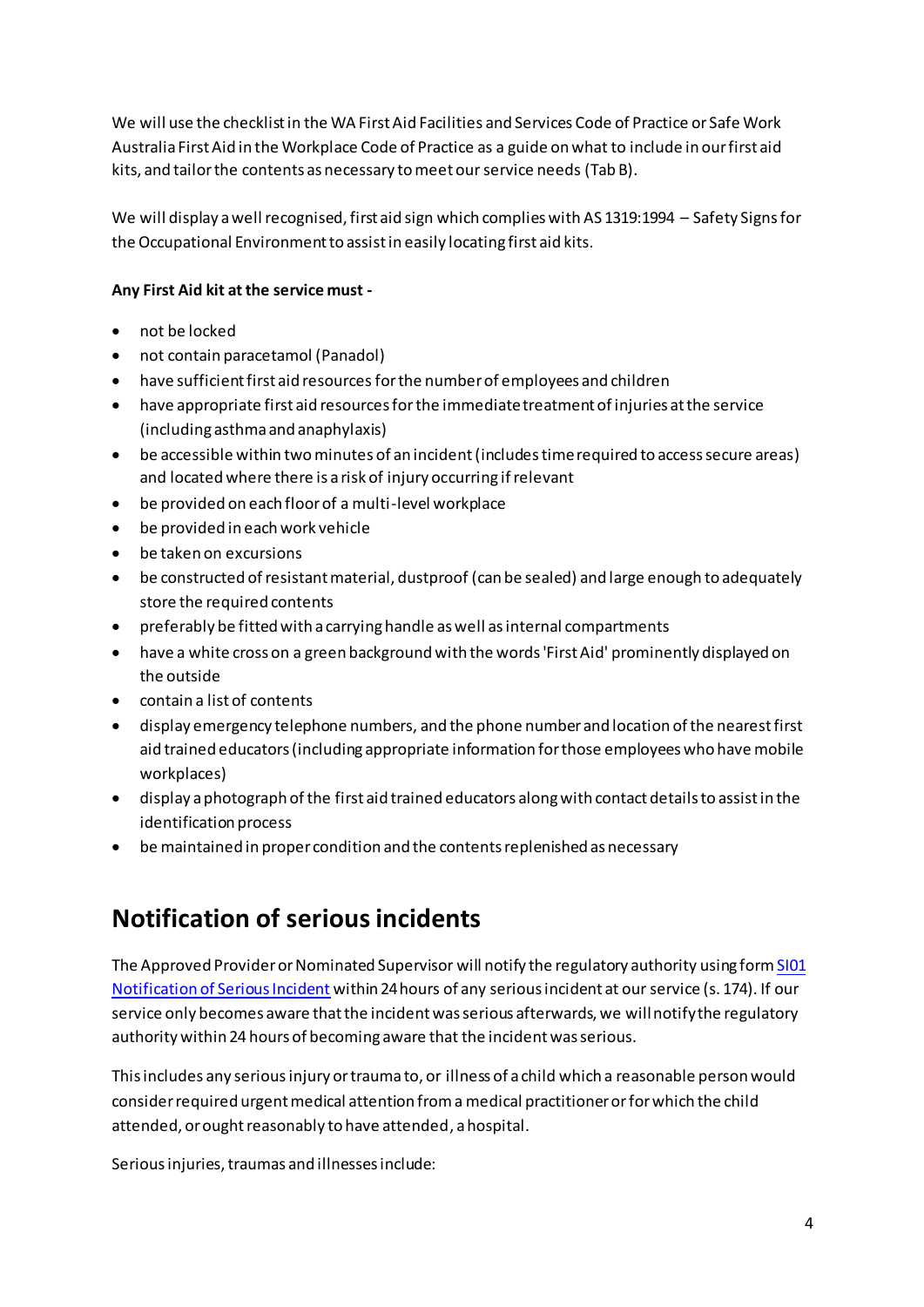- head injuries
- broken limbs
- burns
- removal of fingers
- meningococcal infection
- anaphylactic reaction requiring urgent medical attention
- witnessing violence or a frightening event
- epileptic seizures
- bronchiolitis
- whooping cough
- measles
- diarrhoea requiring urgent medical attention
- asthma requiring urgent medical attention
- sexual assault

A serious incident also includes:

- The death of a child at the service or following an incident at the Service
- An incident at the service where the emergency services attended or ought reasonably to have attended
- A child is missing
- A child has been taken from the service without the authorisations required under the regulations
- A child is mistakenly locked in or out of the service.

# **Notification of serious complaints and circumstances**

The Approved Provider will also notify the regulatory authority in writing using form NL01 [Notification of Complaints, Incidents and Additional Children in an Emergency](http://acecqa.gov.au/educators-and-providers1/applications):

- within 24 hours of any complaints alleging that the safety, health or wellbeing of a child is being compromised at the service
- within 24 hours of any complaints that the National Law has been breached
- within 7 days of any circumstances arising at the Service that pose a risk to the health, safety and wellbeing of a child
- within 24 hours of the attendance of any children being educated and care for in an emergency. This includes where the child needs protection under a child protection order or the parent of the child needs urgent health care. The emergency care can be for no more than two consecutive days the service operates. We will advise the regulatory authority what the emergency is and make a statement that the Approved Provider has taken into account the safety, health and wellbeing of all the children attending the service before deciding to accept the additional child/children
- within 24 hours of any incidents that require the Service to close or reduce attendance

# **Notification of Work Health and Safety incidents**

*Under the national laws* serious injury or illness is a "notifiable incident" under the work, health and safety legislation. Serious injury or illness means a person requires:

- immediate treatment as an in-patient in a hospital or
- immediate treatment for: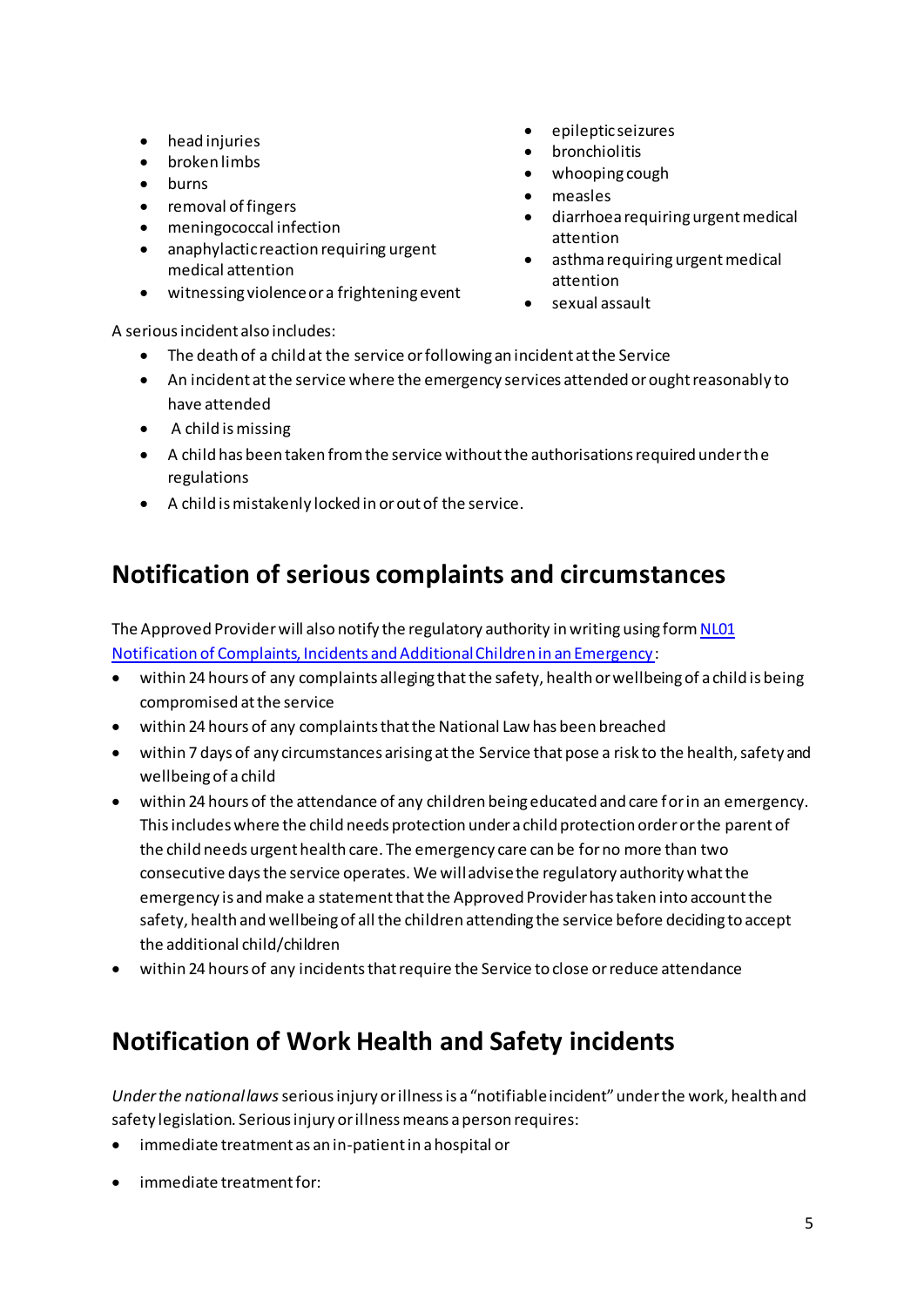- o the amputation of any part of the body
- o a serious head injury
- o a serious eye injury
- o a serious burn
- o the separation of skin from an underlying tissue (such as degloving or scalping)
- o a spinal injury
- o the loss of a bodily function
- o serious lacerations or
- medical treatment within 48 hours of exposure to a substance.

A serious illness includes any infection which the carrying out of work contributed to significantly, example an infection that can be linked to providing treatment to a person or coming into contact with human blood or body substances.

A dangerous incident is also notifiable under the legislation and includes:

- an uncontrolled escape, spillage or leakage of a substance
- an uncontrolled implosion, explosion or fire
- an uncontrolled escape of gas or steam
- an uncontrolled escape of a pressurised substance
- electric shock
- the fall or release from a height of any plant, substance or thing
- the collapse, overturning, failure or malfunction of, or damage to, any plant that is required to be authorised for use under regulations
- the collapse or partial collapse of a structure
- the collapse or failure of an excavation or of any shoring supporting an excavation
- the inrush of water, mud or gas in workings, in an underground excavation or tunnel.

The Approved Provider or Nominated Supervisor will notify WorkCover by telephone or in writing (including by facsimile or email) as soon as possible after the injury, illness or incident. Records of the incident must be kept for at least 5 years from the date that the incident is notified. The Approved Provide or Nominated Supervisor must ensure the site where the incident occurred is left undisturbed as much as possible until an inspector arrives or as directed by WorkCover.

## **Sources**

**Education and Care Services National Regulations 2011 National Quality Standard Occupational Safety and Health Act 1984 Occupational Safety and Health Regulations 1996 WA Code of Practice First Aid Facilities and Services Safe Work Australia Legislative Fact Sheets First Aiders Safe Work Australia First Aid in the Workplace Code of Practice Work Health and Safety Act and Regulations 2011 (national)**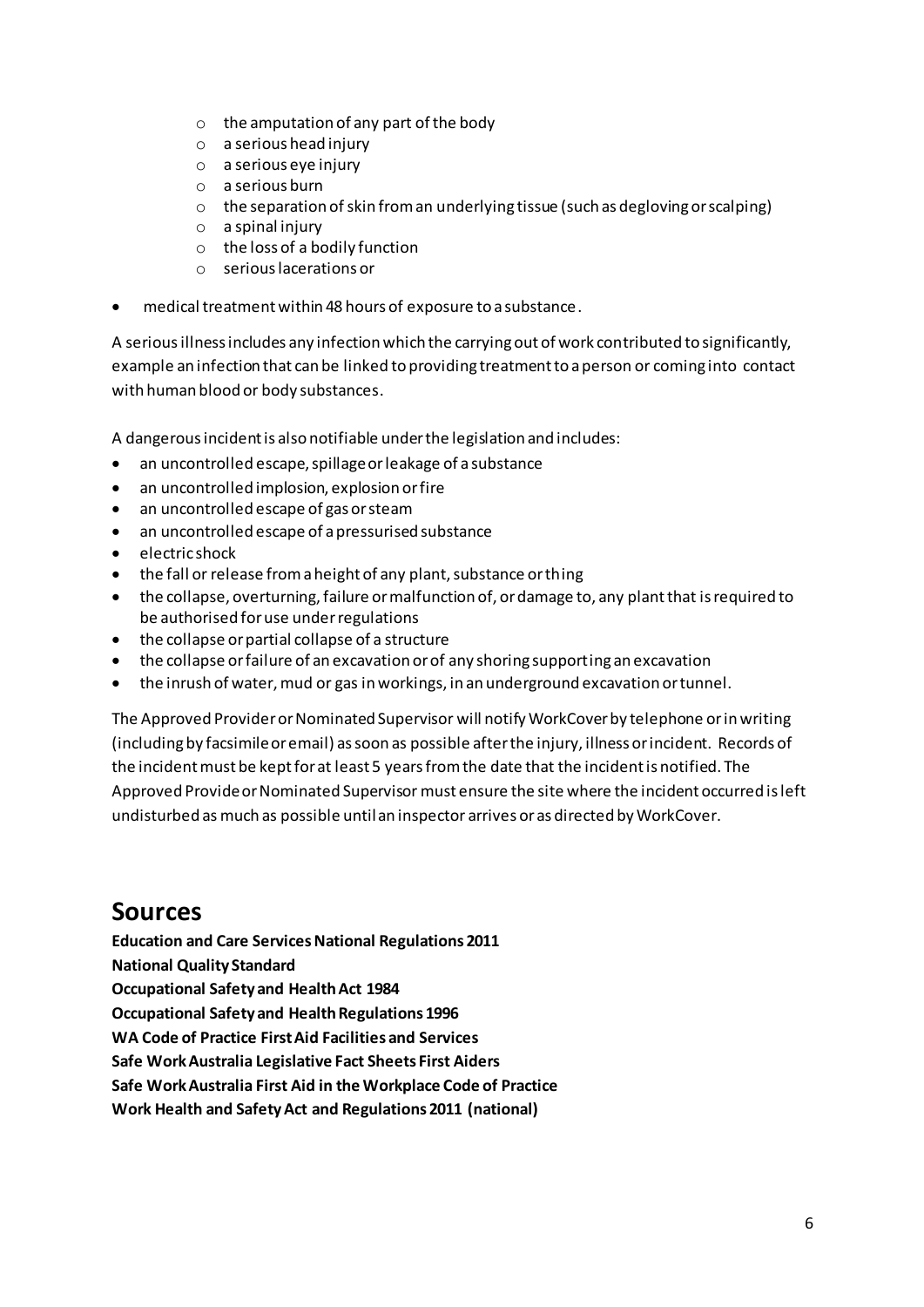## **Review**

The policy will be reviewed annually by:

- Management
- Employees
- Families
- Interested Parties
- 

• **Last reviewed: February 2018 Date for next review: February 2019**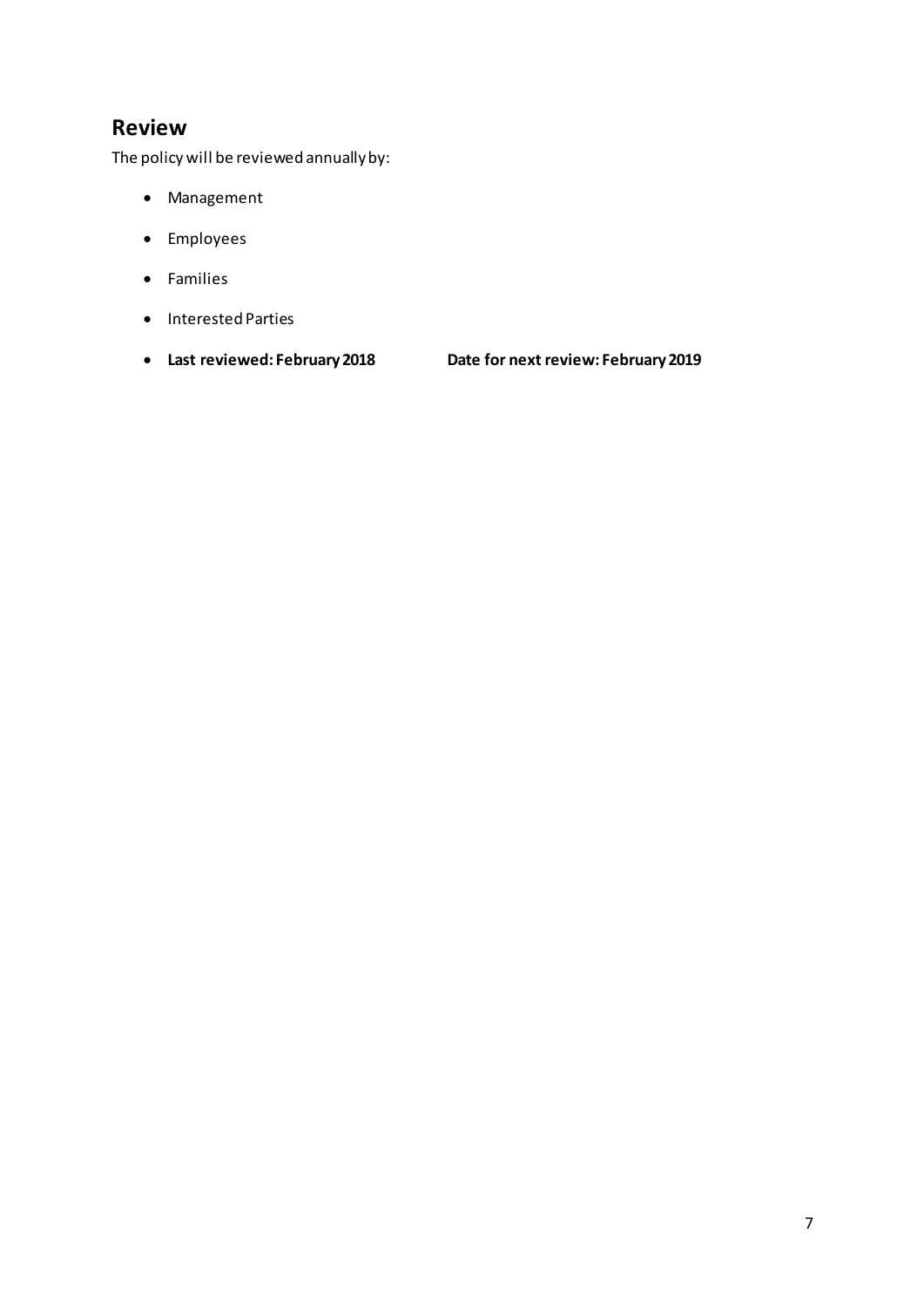# **Incident, Injury, Trauma and Illness Record** Team Nominated Supervisor's Name: **Date: Date: Date: Date: Date: Date: Date: Date: Date: Date: Date: Date: Date: Date: Date: Date: Date: Date: Date: Date: Date: Date: Date: Date:** Nominated Supervisor's Signature:

## **FORM DECLARATION**

By signing this form, I declare that this Record has been completed as soon as practicably possible and no later than 24 hours after any incident, injury, trauma or illness has occurred while the child is being educated and cared for by the service.

| Name of Person Completing Form      |  |
|-------------------------------------|--|
| Signature of Person Completing Form |  |
| Time and Date Form Completed        |  |

**PLEASE TRACK ANY ADDITIONAL CHANGES TO THE FORM BY WRITING THE TIME AND DATE NEXT TO ANY AREAS THAT ARE DIFFERENT FROM THE TIME AND DATE LISTED ABOVE. THE SIGNATURE OF THE PARENT AND SIGNATURE OF PERSON MAKING THE CHANGES IS ALSO REQUIRED NEXT TO EACH CHANGE.**

\_\_\_\_\_\_\_\_\_\_\_\_\_\_\_\_\_\_\_\_\_\_\_\_\_\_\_\_\_\_\_\_\_\_\_\_\_\_\_\_\_\_\_\_\_\_\_\_\_\_\_\_\_\_\_\_\_\_\_\_\_\_\_\_\_\_\_\_\_\_\_\_\_\_\_\_\_\_\_\_\_\_

\_\_\_\_\_\_\_\_\_\_\_\_\_\_\_\_\_\_\_\_\_\_\_\_\_\_\_\_\_\_\_\_\_\_\_\_\_\_\_\_\_\_\_\_\_\_\_\_\_\_\_\_\_\_\_\_\_\_\_\_\_\_\_\_\_\_\_\_\_\_\_\_\_\_\_\_\_\_\_\_\_\_

\_\_\_\_\_\_\_\_\_\_\_\_\_\_\_\_\_\_\_\_\_\_\_\_\_\_\_\_\_\_\_\_\_\_\_\_\_\_\_\_\_\_\_\_\_\_\_\_\_\_\_\_\_\_\_\_\_\_\_\_\_\_\_\_\_\_\_\_\_\_\_\_\_\_\_\_\_\_\_\_\_\_ \_\_\_\_\_\_\_\_\_\_\_\_\_\_\_\_\_\_\_\_\_\_\_\_\_\_\_\_\_\_\_\_\_\_\_\_\_\_\_\_\_\_\_\_\_\_\_\_\_\_\_\_\_\_\_\_\_\_\_\_\_\_\_\_\_\_\_\_\_\_\_\_\_\_\_\_\_\_\_\_\_\_ \_\_\_\_\_\_\_\_\_\_\_\_\_\_\_\_\_\_\_\_\_\_\_\_\_\_\_\_\_\_\_\_\_\_\_\_\_\_\_\_\_\_\_\_\_\_\_\_\_\_\_\_\_\_\_\_\_\_\_\_\_\_\_\_\_\_\_\_\_\_\_\_\_\_\_\_\_\_\_\_\_\_ \_\_\_\_\_\_\_\_\_\_\_\_\_\_\_\_\_\_\_\_\_\_\_\_\_\_\_\_\_\_\_\_\_\_\_\_\_\_\_\_\_\_\_\_\_\_\_\_\_\_\_\_\_\_\_\_\_\_\_\_\_\_\_\_\_\_\_\_\_\_\_\_\_\_\_\_\_\_\_\_\_\_ \_\_\_\_\_\_\_\_\_\_\_\_\_\_\_\_\_\_\_\_\_\_\_\_\_\_\_\_\_\_\_\_\_\_\_\_\_\_\_\_\_\_\_\_\_\_\_\_\_\_\_\_\_\_\_\_\_\_\_\_\_\_\_\_\_\_\_\_\_\_\_\_\_\_\_\_\_\_\_\_\_\_ \_\_\_\_\_\_\_\_\_\_\_\_\_\_\_\_\_\_\_\_\_\_\_\_\_\_\_\_\_\_\_\_\_\_\_\_\_\_\_\_\_\_\_\_\_\_\_\_\_\_\_\_\_\_\_\_\_\_\_\_\_\_\_\_\_\_\_\_\_\_\_\_\_\_\_\_\_\_\_\_\_\_

Child's full name

DOB and Age in Years/Months \_

Time and Date child subjected to **Trauma or Incident** Occurred or Injury Received

Time and Date of Apparent Onset of **llness**

Circumstances leading to the **Incident, Injury or Trauma**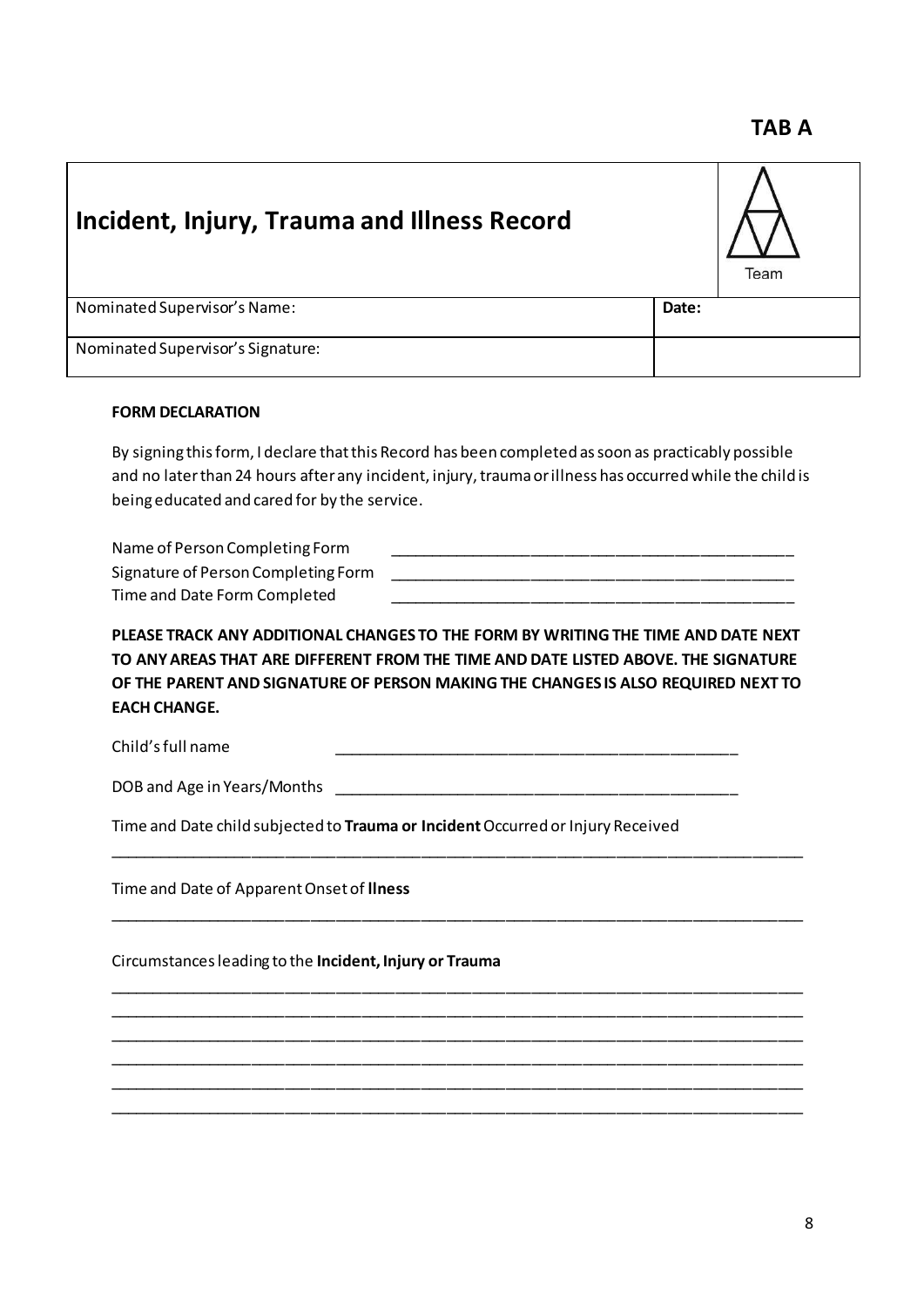|  |  |  | Nature of injury sustained: |
|--|--|--|-----------------------------|
|--|--|--|-----------------------------|

Circumstances and symptoms surrounding any Illness which became apparent

Details of any person who witnessed an Incident, Injury, Trauma or Illness

#### Notifications (including attempted notifications)

## Details of people contacted by the service in relation to any accident, injury, trauma or illness

|                             | <b>Full Name</b> | Time and date | Successfully |
|-----------------------------|------------------|---------------|--------------|
|                             |                  |               | contacted    |
|                             |                  |               | Y or N       |
| Parent/Authorised           |                  |               |              |
| Nominees                    |                  |               |              |
| Supervisor                  |                  |               |              |
| <b>Regulatory Authority</b> |                  |               |              |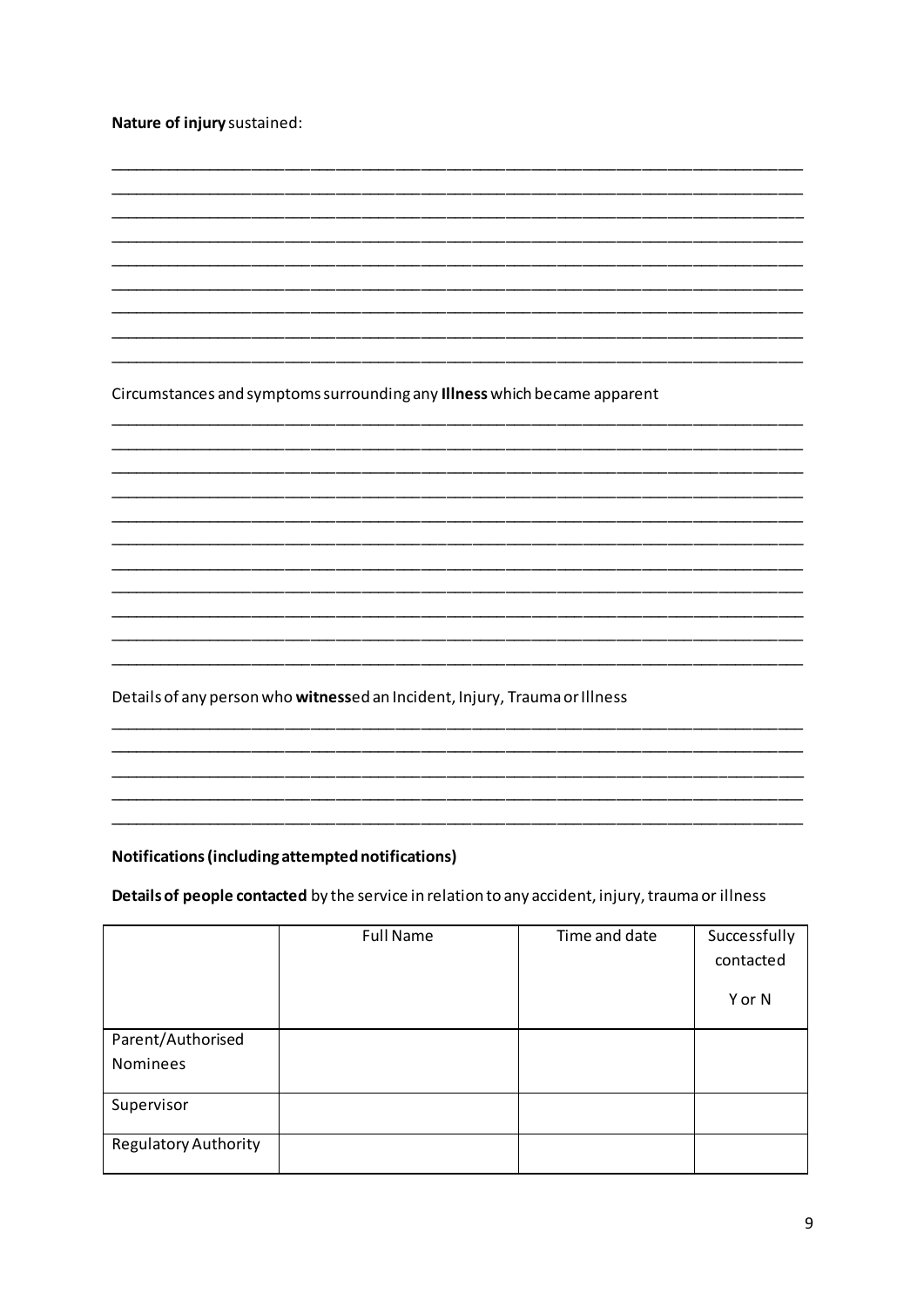| officer (if applicable) |  |  |
|-------------------------|--|--|
| Person who made         |  |  |
| contact                 |  |  |
|                         |  |  |

**Details of any action taken** by the service in relation to any accident, injury, trauma or illness Include the names of any individuals taking action

\_\_\_\_\_\_\_\_\_\_\_\_\_\_\_\_\_\_\_\_\_\_\_\_\_\_\_\_\_\_\_\_\_\_\_\_\_\_\_\_\_\_\_\_\_\_\_\_\_\_\_\_\_\_\_\_\_\_\_\_\_\_\_\_\_\_\_\_\_\_\_\_\_\_\_\_\_\_\_\_\_\_ \_\_\_\_\_\_\_\_\_\_\_\_\_\_\_\_\_\_\_\_\_\_\_\_\_\_\_\_\_\_\_\_\_\_\_\_\_\_\_\_\_\_\_\_\_\_\_\_\_\_\_\_\_\_\_\_\_\_\_\_\_\_\_\_\_\_\_\_\_\_\_\_\_\_\_\_\_\_\_\_\_\_ \_\_\_\_\_\_\_\_\_\_\_\_\_\_\_\_\_\_\_\_\_\_\_\_\_\_\_\_\_\_\_\_\_\_\_\_\_\_\_\_\_\_\_\_\_\_\_\_\_\_\_\_\_\_\_\_\_\_\_\_\_\_\_\_\_\_\_\_\_\_\_\_\_\_\_\_\_\_\_\_\_\_ \_\_\_\_\_\_\_\_\_\_\_\_\_\_\_\_\_\_\_\_\_\_\_\_\_\_\_\_\_\_\_\_\_\_\_\_\_\_\_\_\_\_\_\_\_\_\_\_\_\_\_\_\_\_\_\_\_\_\_\_\_\_\_\_\_\_\_\_\_\_\_\_\_\_\_\_\_\_\_\_\_\_ \_\_\_\_\_\_\_\_\_\_\_\_\_\_\_\_\_\_\_\_\_\_\_\_\_\_\_\_\_\_\_\_\_\_\_\_\_\_\_\_\_\_\_\_\_\_\_\_\_\_\_\_\_\_\_\_\_\_\_\_\_\_\_\_\_\_\_\_\_\_\_\_\_\_\_\_\_\_\_\_\_\_

\_\_\_\_\_\_\_\_\_\_\_\_\_\_\_\_\_\_\_\_\_\_\_\_\_\_\_\_\_\_\_\_\_\_\_\_\_\_\_\_\_\_\_\_\_\_\_\_\_\_\_\_\_\_\_\_\_\_\_\_\_\_\_\_\_\_\_\_\_\_\_\_\_\_\_\_\_\_\_\_\_\_ \_\_\_\_\_\_\_\_\_\_\_\_\_\_\_\_\_\_\_\_\_\_\_\_\_\_\_\_\_\_\_\_\_\_\_\_\_\_\_\_\_\_\_\_\_\_\_\_\_\_\_\_\_\_\_\_\_\_\_\_\_\_\_\_\_\_\_\_\_\_\_\_\_\_\_\_\_\_\_\_\_\_ \_\_\_\_\_\_\_\_\_\_\_\_\_\_\_\_\_\_\_\_\_\_\_\_\_\_\_\_\_\_\_\_\_\_\_\_\_\_\_\_\_\_\_\_\_\_\_\_\_\_\_\_\_\_\_\_\_\_\_\_\_\_\_\_\_\_\_\_\_\_\_\_\_\_\_\_\_\_\_\_\_\_ \_\_\_\_\_\_\_\_\_\_\_\_\_\_\_\_\_\_\_\_\_\_\_\_\_\_\_\_\_\_\_\_\_\_\_\_\_\_\_\_\_\_\_\_\_\_\_\_\_\_\_\_\_\_\_\_\_\_\_\_\_\_\_\_\_\_\_\_\_\_\_\_\_\_\_\_\_\_\_\_\_\_ \_\_\_\_\_\_\_\_\_\_\_\_\_\_\_\_\_\_\_\_\_\_\_\_\_\_\_\_\_\_\_\_\_\_\_\_\_\_\_\_\_\_\_\_\_\_\_\_\_\_\_\_\_\_\_\_\_\_\_\_\_\_\_\_\_\_\_\_\_\_\_\_\_\_\_\_\_\_\_\_\_\_

\_\_\_\_\_\_\_\_\_\_\_\_\_\_\_\_\_\_\_\_\_\_\_\_\_\_\_\_\_\_\_\_\_\_\_\_\_\_\_\_\_\_\_\_\_\_\_\_\_\_\_\_\_\_\_\_\_\_\_\_\_\_\_\_\_\_\_\_\_\_\_\_\_\_\_\_\_\_\_\_\_\_

\_\_\_\_\_\_\_\_\_\_\_\_\_\_\_\_\_\_\_\_\_\_\_\_\_\_\_\_\_\_\_\_\_\_\_\_\_\_\_\_\_\_\_\_\_\_\_\_\_\_\_\_\_\_\_\_\_\_\_\_\_\_\_\_\_\_\_\_\_\_\_\_\_\_\_\_\_\_\_\_\_\_

**Details of any medication administered** or first aid provided by the service Include the names of any individuals administering medication or providing first aid

Time and Date that any Medical Personnel contacted

Name(s) and contact number of any Medical Personnel or Service contacted

Was the child transported by ambulance?

Yes No

If known, details of any medication administered or first aid provided by any Medical Personnel or Service

\_\_\_\_\_\_\_\_\_\_\_\_\_\_\_\_\_\_\_\_\_\_\_\_\_\_\_\_\_\_\_\_\_\_\_\_\_\_\_\_\_\_\_\_\_\_\_\_\_\_\_\_\_\_\_\_\_\_\_\_\_\_\_\_\_\_\_\_\_\_\_\_\_\_\_\_\_\_\_\_\_\_ \_\_\_\_\_\_\_\_\_\_\_\_\_\_\_\_\_\_\_\_\_\_\_\_\_\_\_\_\_\_\_\_\_\_\_\_\_\_\_\_\_\_\_\_\_\_\_\_\_\_\_\_\_\_\_\_\_\_\_\_\_\_\_\_\_\_\_\_\_\_\_\_\_\_\_\_\_\_\_\_\_\_ \_\_\_\_\_\_\_\_\_\_\_\_\_\_\_\_\_\_\_\_\_\_\_\_\_\_\_\_\_\_\_\_\_\_\_\_\_\_\_\_\_\_\_\_\_\_\_\_\_\_\_\_\_\_\_\_\_\_\_\_\_\_\_\_\_\_\_\_\_\_\_\_\_\_\_\_\_\_\_\_\_\_ \_\_\_\_\_\_\_\_\_\_\_\_\_\_\_\_\_\_\_\_\_\_\_\_\_\_\_\_\_\_\_\_\_\_\_\_\_\_\_\_\_\_\_\_\_\_\_\_\_\_\_\_\_\_\_\_\_\_\_\_\_\_\_\_\_\_\_\_\_\_\_\_\_\_\_\_\_\_\_\_\_\_ \_\_\_\_\_\_\_\_\_\_\_\_\_\_\_\_\_\_\_\_\_\_\_\_\_\_\_\_\_\_\_\_\_\_\_\_\_\_\_\_\_\_\_\_\_\_\_\_\_\_\_\_\_\_\_\_\_\_\_\_\_\_\_\_\_\_\_\_\_\_\_\_\_\_\_\_\_\_\_\_\_\_

\_\_\_\_\_\_\_\_\_\_\_\_\_\_\_\_\_\_\_\_\_\_\_\_\_\_\_\_\_\_\_\_\_\_\_\_\_\_\_\_\_\_\_\_\_\_\_\_\_\_\_\_\_\_\_\_\_\_\_\_\_\_\_\_\_\_\_\_\_\_\_\_\_\_\_\_\_\_\_\_\_\_

Did the illness/incident require notification of Health Dpt/other recognised authorities?

Yes No

If Yes, Please provide details of notification: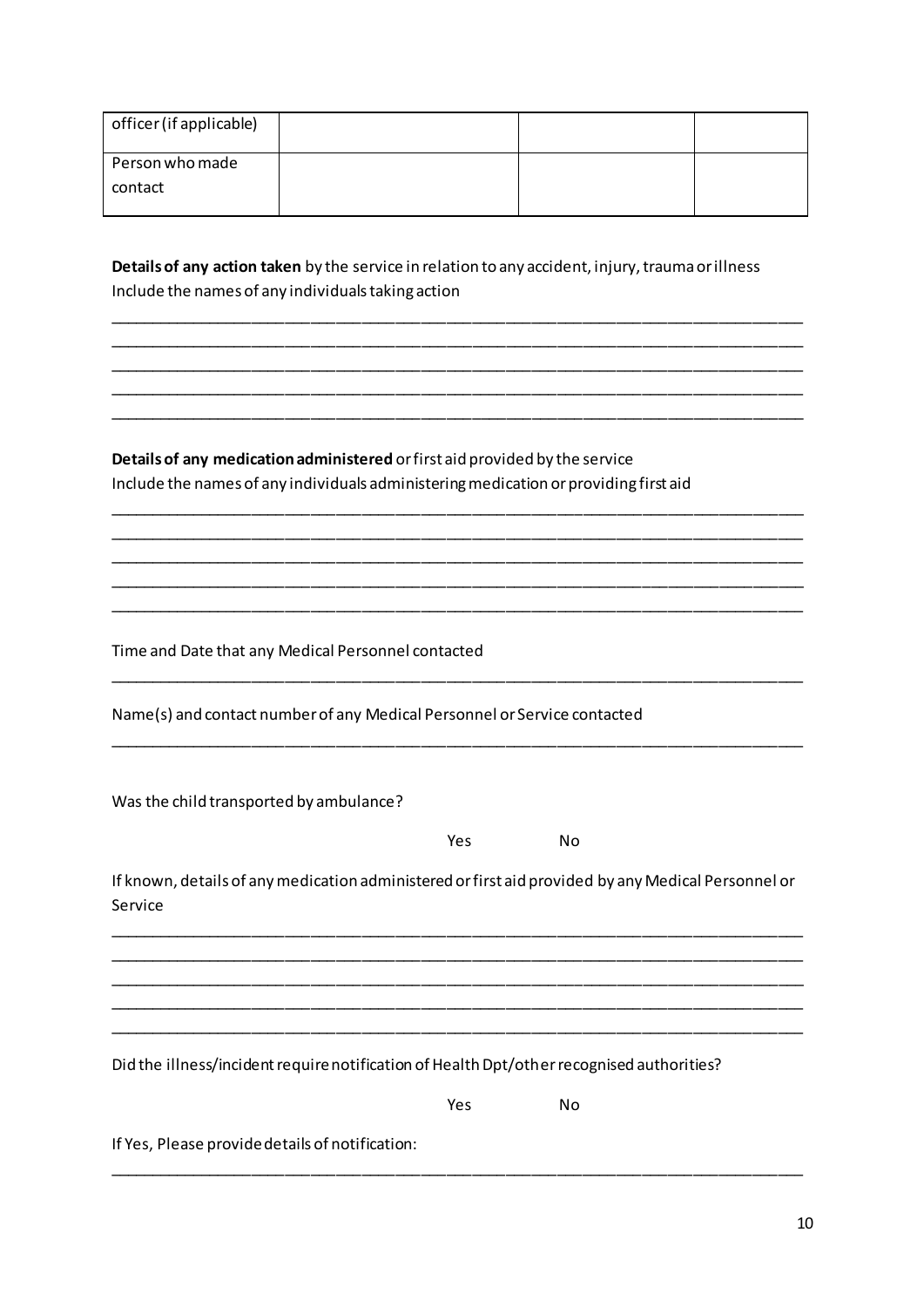Does the illness/incident require the child to be excluded from care?

Yes No

If Yes, please outline the recommended minimum exclusion period: *Please note that children requiring an exclusion period will not be allowed to resume their place at the service until a medical certificate is produced stating the child is fit to return.* 

\_\_\_\_\_\_\_\_\_\_\_\_\_\_\_\_\_\_\_\_\_\_\_\_\_\_\_\_\_\_\_\_\_\_\_\_\_\_\_\_\_\_\_\_\_\_\_\_\_\_\_\_\_\_\_\_\_\_\_\_\_\_\_\_\_\_\_\_\_\_\_\_\_\_\_\_\_\_\_\_\_\_ \_\_\_\_\_\_\_\_\_\_\_\_\_\_\_\_\_\_\_\_\_\_\_\_\_\_\_\_\_\_\_\_\_\_\_\_\_\_\_\_\_\_\_\_\_\_\_\_\_\_\_\_\_\_\_\_\_\_\_\_\_\_\_\_\_\_\_\_\_\_\_\_\_\_\_\_\_\_\_\_\_\_ \_\_\_\_\_\_\_\_\_\_\_\_\_\_\_\_\_\_\_\_\_\_\_\_\_\_\_\_\_\_\_\_\_\_\_\_\_\_\_\_\_\_\_\_\_\_\_\_\_\_\_\_\_\_\_\_\_\_\_\_\_\_\_\_\_\_\_\_\_\_\_\_\_\_\_\_\_\_\_\_\_\_

\_\_\_\_\_\_\_\_\_\_\_\_\_\_\_\_\_\_\_\_\_\_\_\_\_\_\_\_\_\_\_\_\_\_\_\_\_\_\_\_\_\_\_\_\_\_\_\_\_\_\_\_\_\_\_\_\_\_\_\_\_\_\_\_\_\_\_\_\_\_\_\_\_\_\_\_\_\_\_\_\_\_ \_\_\_\_\_\_\_\_\_\_\_\_\_\_\_\_\_\_\_\_\_\_\_\_\_\_\_\_\_\_\_\_\_\_\_\_\_\_\_\_\_\_\_\_\_\_\_\_\_\_\_\_\_\_\_\_\_\_\_\_\_\_\_\_\_\_\_\_\_\_\_\_\_\_\_\_\_\_\_\_\_\_

Were all appropriate and relating policies and procedures followed when dealing with the illness/injury?

Yes No

Name and details of policies and procedures followed

## Parent's acknowledgement and comments

| Parent's Name(s):                                                                |       |
|----------------------------------------------------------------------------------|-------|
|                                                                                  |       |
| I acknowledge I have been notified of my child's incident/injury/trauma/illness. |       |
| (Please circle)                                                                  |       |
| <b>Parent's Signature(s):</b>                                                    | Date: |
|                                                                                  |       |

Were you satisfied with our treatment of your child's Incident, Injury, Trauma and Illness?

Yes No

Are you satisfied that all policies and procedures at the service have been appropriately followed?

\_\_\_\_\_\_\_\_\_\_\_\_\_\_\_\_\_\_\_\_\_\_\_\_\_\_\_\_\_\_\_\_\_\_\_\_\_\_\_\_\_\_\_\_\_\_\_\_\_\_\_\_\_\_\_\_\_\_\_\_\_\_\_\_\_\_\_\_\_\_\_\_\_\_\_\_\_\_\_\_\_\_ \_\_\_\_\_\_\_\_\_\_\_\_\_\_\_\_\_\_\_\_\_\_\_\_\_\_\_\_\_\_\_\_\_\_\_\_\_\_\_\_\_\_\_\_\_\_\_\_\_\_\_\_\_\_\_\_\_\_\_\_\_\_\_\_\_\_\_\_\_\_\_\_\_\_\_\_\_\_\_\_\_\_ \_\_\_\_\_\_\_\_\_\_\_\_\_\_\_\_\_\_\_\_\_\_\_\_\_\_\_\_\_\_\_\_\_\_\_\_\_\_\_\_\_\_\_\_\_\_\_\_\_\_\_\_\_\_\_\_\_\_\_\_\_\_\_\_\_\_\_\_\_\_\_\_\_\_\_\_\_\_\_\_\_\_ \_\_\_\_\_\_\_\_\_\_\_\_\_\_\_\_\_\_\_\_\_\_\_\_\_\_\_\_\_\_\_\_\_\_\_\_\_\_\_\_\_\_\_\_\_\_\_\_\_\_\_\_\_\_\_\_\_\_\_\_\_\_\_\_\_\_\_\_\_\_\_\_\_\_\_\_\_\_\_\_\_\_ \_\_\_\_\_\_\_\_\_\_\_\_\_\_\_\_\_\_\_\_\_\_\_\_\_\_\_\_\_\_\_\_\_\_\_\_\_\_\_\_\_\_\_\_\_\_\_\_\_\_\_\_\_\_\_\_\_\_\_\_\_\_\_\_\_\_\_\_\_\_\_\_\_\_\_\_\_\_\_\_\_\_

Yes No

Is there any additional information or support you need?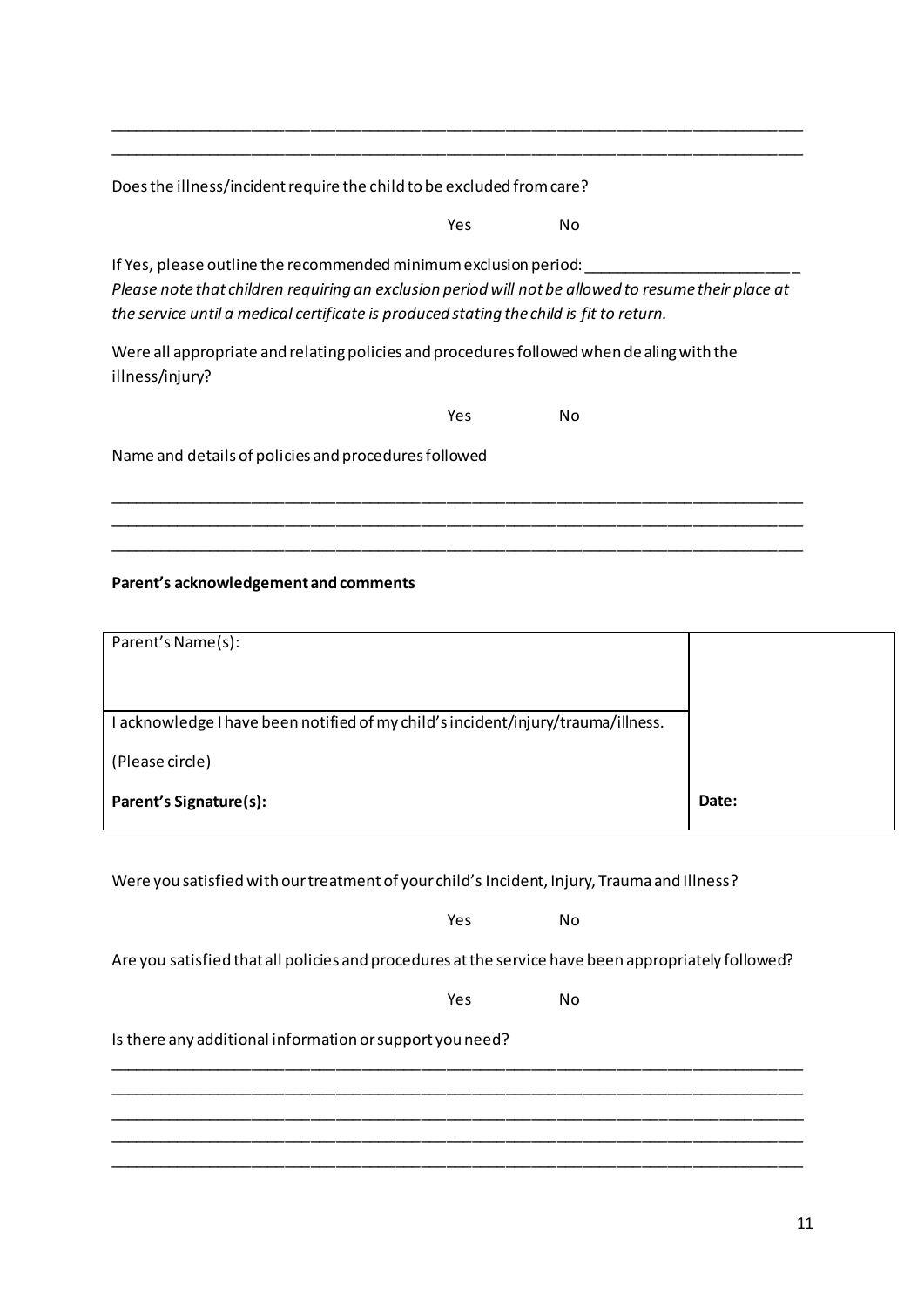If you feel our practices could be improved, please outline any suggestions below/any further comments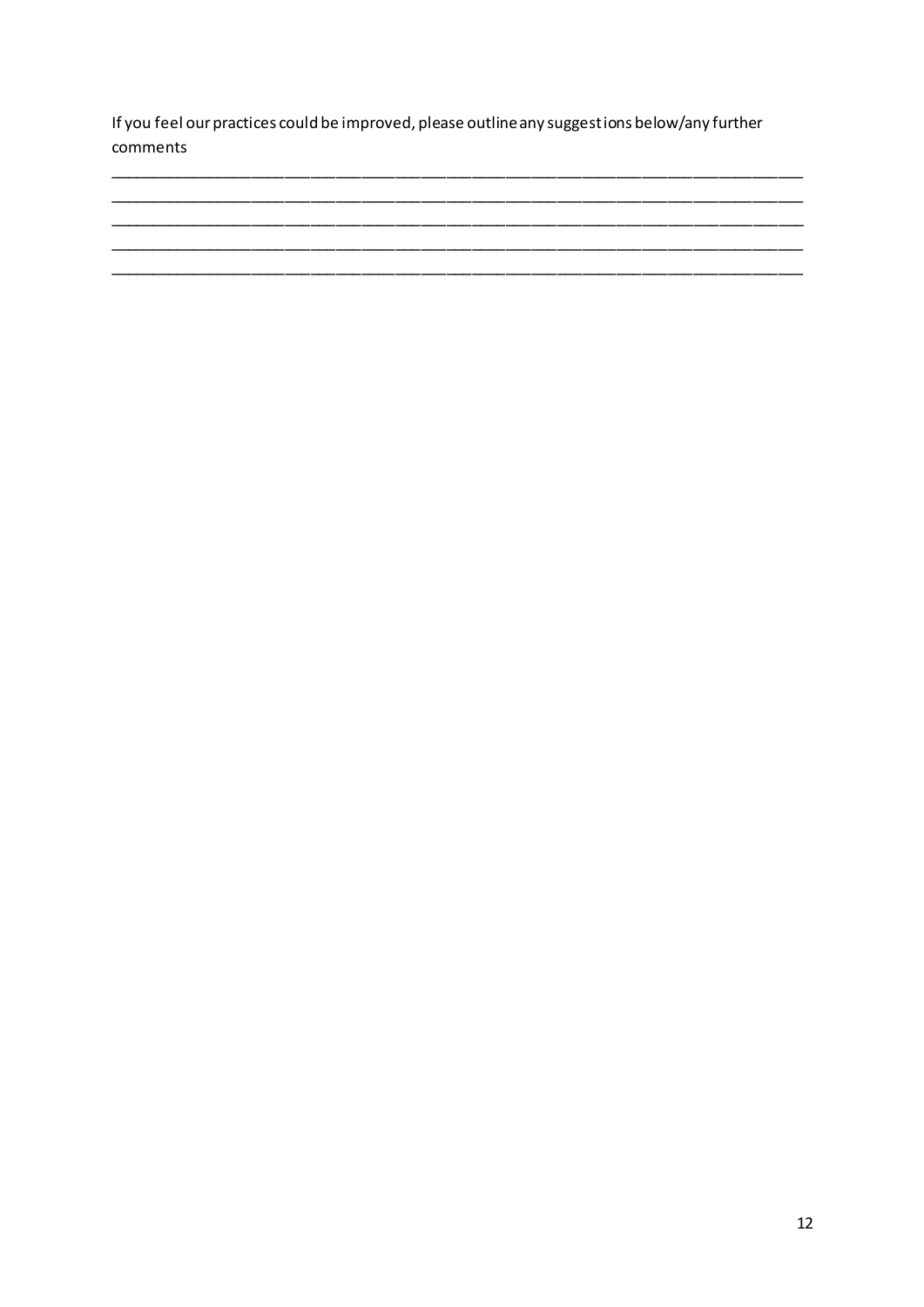# **First Aid Kit Checklist**

## **Safe Work Australia First Aid in the Workplace Code of Practice**

| <b>Item</b>                                                            | Quantity       | <b>QUANTITY AND</b><br><b>EXPIRY DATE</b><br><b>MET</b><br>Yes / No |
|------------------------------------------------------------------------|----------------|---------------------------------------------------------------------|
| Instructions for providing first aid - including Cardio-               | 1              |                                                                     |
| <b>Pulmonary Resuscitation (CPR)</b>                                   |                |                                                                     |
| flow chart                                                             |                |                                                                     |
| Note book and pen                                                      | 1              |                                                                     |
| Resuscitation face mask or face shield                                 | $\mathbf{1}$   |                                                                     |
| Disposable nitrile examination gloves                                  | 5 pairs        |                                                                     |
| Gauze pieces 7.5 x 7.5 cm, sterile (3 per pack                         | 5 packs        |                                                                     |
| Saline (15 ml) 8                                                       | 8              |                                                                     |
| Wound cleaning wipe (single 1% Cetrimide BP)                           | 10             |                                                                     |
| Adhesive dressing strips-plastic or fabric (packet of 50)              | 1              |                                                                     |
| Splinter probes (single use, disposable)                               | 10             |                                                                     |
| Tweezers/forceps                                                       | 1              |                                                                     |
| Antisepticliquid/spray (50ml)                                          | 1              |                                                                     |
| Non-adherent wound dressing/pad 5 x 5 cm (small)                       | 6              |                                                                     |
| Non-adherent wound dressing/pad 7.5 x 10 cm (medium)                   | 3              |                                                                     |
| Non-adherent wound dressing/pad 10x 10 cm (large)                      | $\mathbf{1}$   |                                                                     |
| Conforming cotton bandage, 5 cm width                                  | 3              |                                                                     |
| Conforming cotton bandage, 7.5 cm width                                | 3              |                                                                     |
| Crepe bandage 10 cm (for serious bleeding and pressure<br>application) | $\mathbf{1}$   |                                                                     |
| <b>Scissors</b>                                                        | 1              |                                                                     |
| Non-stretch, hypoallergenic adhesive tape -2.5 cm wide<br>roll         | $\mathbf{1}$   |                                                                     |
| Safety pins (packet of 6)                                              | 1              |                                                                     |
| BPC wound dressings No. 14, medium1                                    | 1              |                                                                     |
| BPC wound dressings No. 15, large 1                                    | 1              |                                                                     |
| Dressing-Combine Pad 9 x 20 cm                                         | 1              |                                                                     |
| Plastic bags - clip seal                                               | $\mathbf{1}$   |                                                                     |
| Triangular bandage (calico or cotton minimum width 90<br>cm)           | $\overline{2}$ |                                                                     |
| Emergency rescue blanket (for shock or hypothermia)                    | 1              |                                                                     |
| Eye pad (single use)                                                   | 4              |                                                                     |